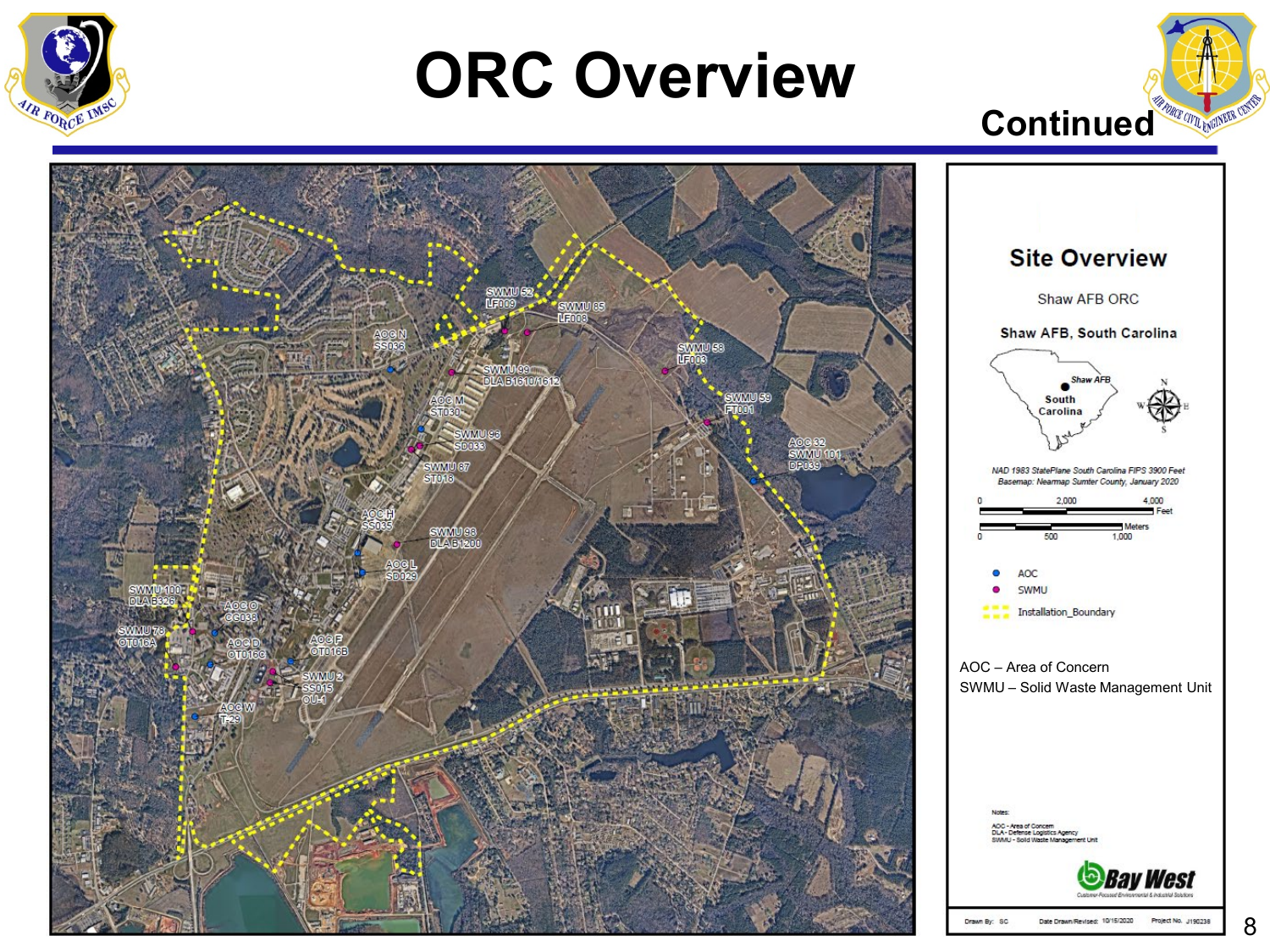



- **Period of Performance: Aug 2020 through Aug 2026**
- **Goals:**
	- **Advanced Site Characterization (4 sites)**
	- **Remedial Action – Operation (11 sites)**
	- **Long Term Management (3 sites)**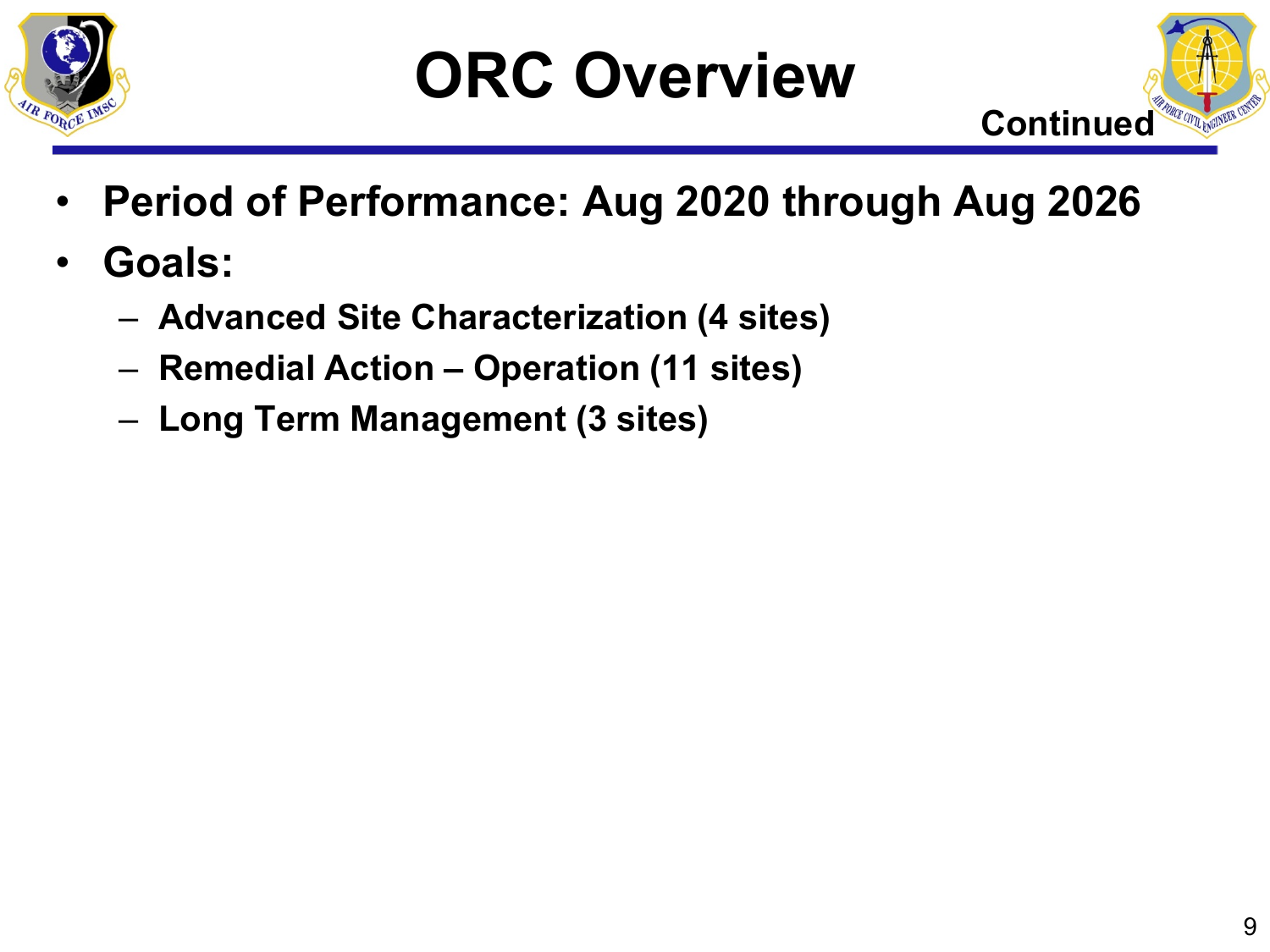

# **Advanced Characterization Sites**



- **"Alternative Objectives"**
- **4 Sites with ongoing Remedial Action–Operation (RA-O):**
	- **OT016B (AOC F)**
	- **SS015 (OU-1/SWMU 2)**
	- **SS035 (SD029/AOC H/AOC L)**
	- **SS036 (AOC N)**
- **Ongoing RA-O at these sites includes:**
	- **Groundwater Treatment Plant for OT016B, SS035, and SS036**
	- **In Situ Chemical Oxidation (ISCO) for OT016B and SS035**
	- **Long Term Monitoring (LTM) and Land Use Controls (LUCs) for all 4 sites**
		- Includes off-base LUCs and bilateral agreement requirements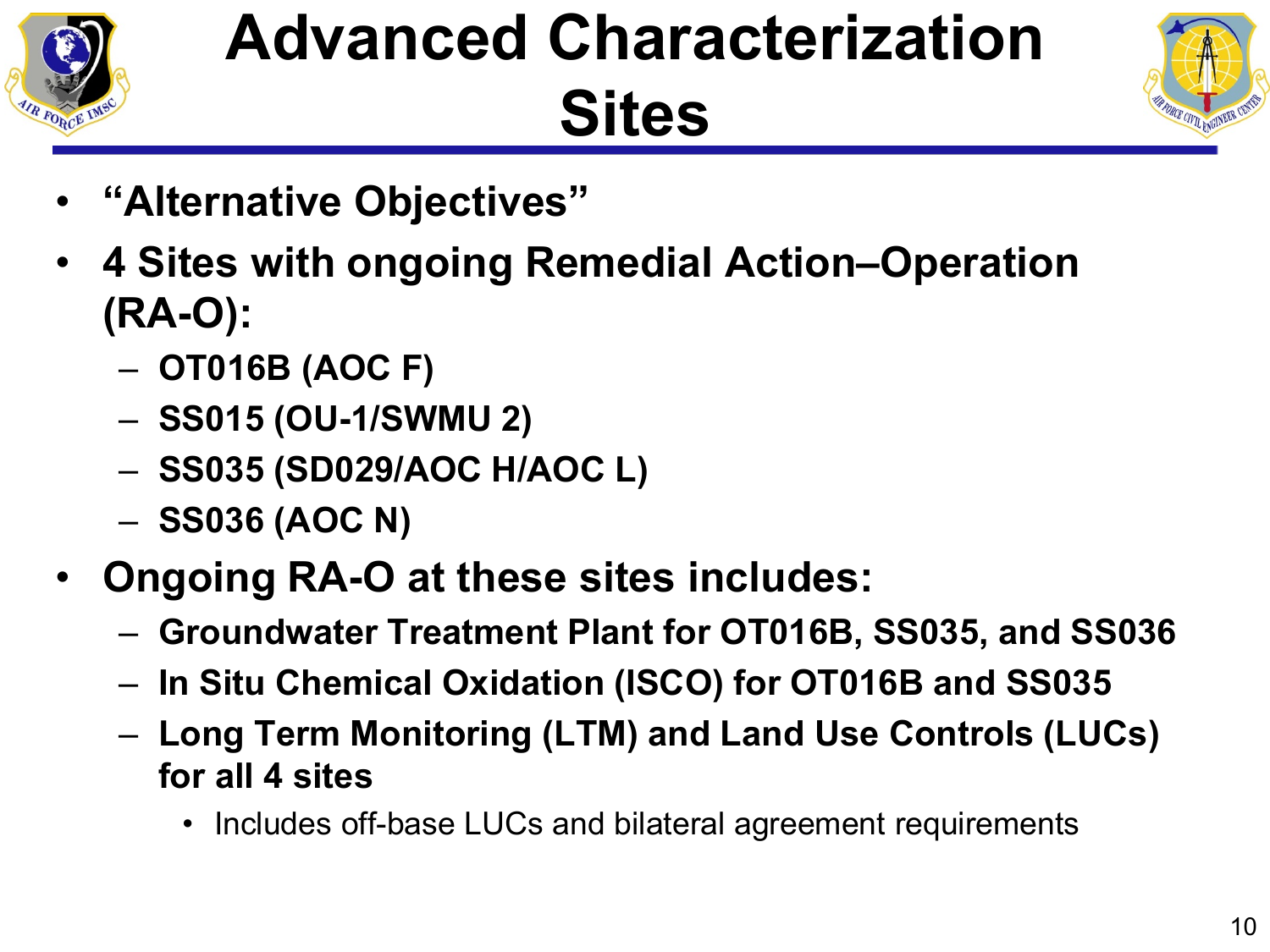

### **Advanced Characterization Sites**



- **Supplemental Site Investigations (SSIs)**
- **High Resolution Site Characterization (HRSC) at all four sites including:**
	- **Soil and groundwater vertical profiles**
	- **Updated Three-Dimensional Conceptual Site Models (3D CSMs)**
	- **Vapor Intrusion Studies**
- **Following Completion of SSIs/HRSCs:**
	- **Remedial Evaluation and Recommendations Reports**
	- **Updated decision documents as necessary based on findings**
	- **Corrective Measures Implementation Work Plans** <sup>11</sup>



Exhibit 1-3. Example 3D CSM graphic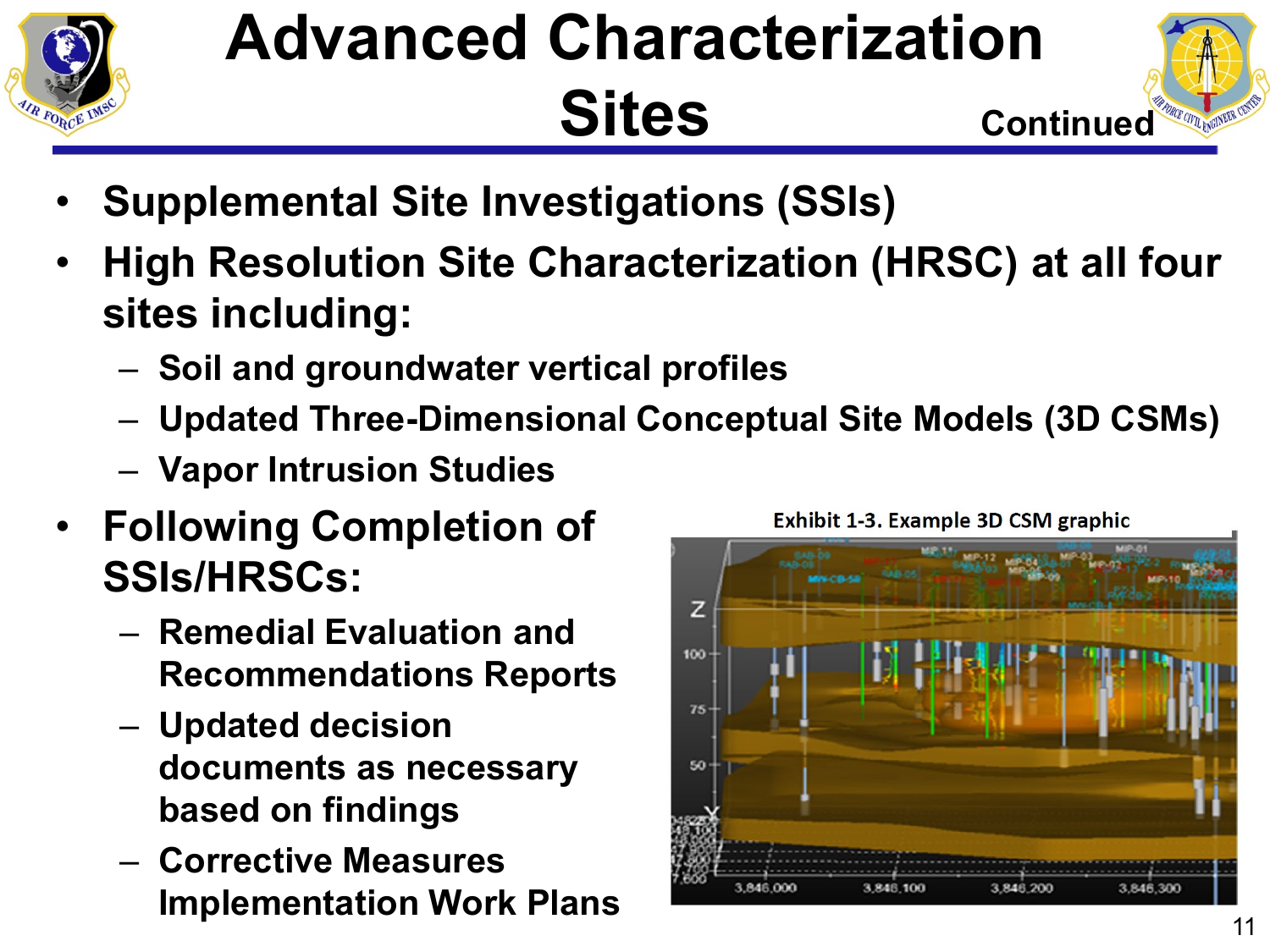

### **Advanced Characterization Sites**



- **Groundwater Treatment Plant:**
	- **Pump, Treat, Inject System for water from sites OT016B (AOC F), SS035 (SD029/AOC H/AOC L), SS036 (AOC N)**
	- **Completed modification October 2020 as part of a Time Critical Response Action to augment existing plant with an ion exchange resin system** 
		- Treats up to 1,500 gallons per minute of extracted water impacted with PFOS/PFOA above the US EPA Lifetime Health Advisory (HA) of 70 parts per trillion
	- **A phased re-start of the system (supervised by SC DHEC) began in November 2020 and was completed in February 2021**
		- Working as designed, treating water to below the PFOS/PFOA HA Level and Maximum Contaminant Level
		- System is now operational

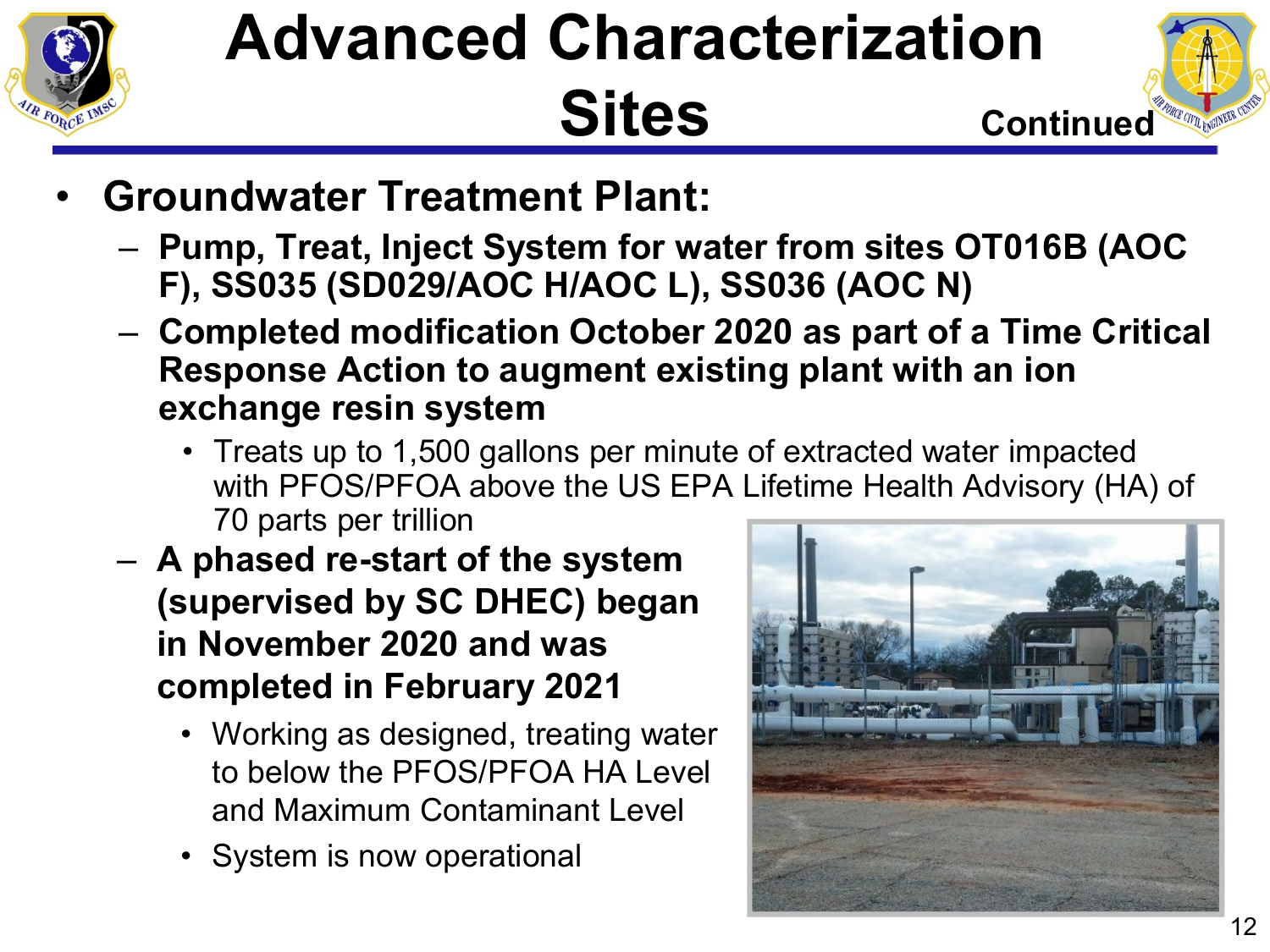





- **9 sites have injection systems installed by PBR contractor as corrective measures:**
	- **CG038 (AOC O)**
	- **FT001 (SWMU 59)**
	- **OT016C (AOC D and AOC W)**
	- **ST018 (SWMU 87) – UST site**
	- **ST030 (AOC M)**
	- **SD033 (SWMU 96)**
	- **DLA Building 1200 (SWMU 98)**
	- **DLA Building 1610/1612 (SWMU 99)**
	- **DLA Building 326 (SWMU 100) – UST Site**

**Blue text indicates Response Complete (RC) is ORC Performance Objective for site. Green text indicates Site Closeout (SC) is ORC Performance Objective for site.**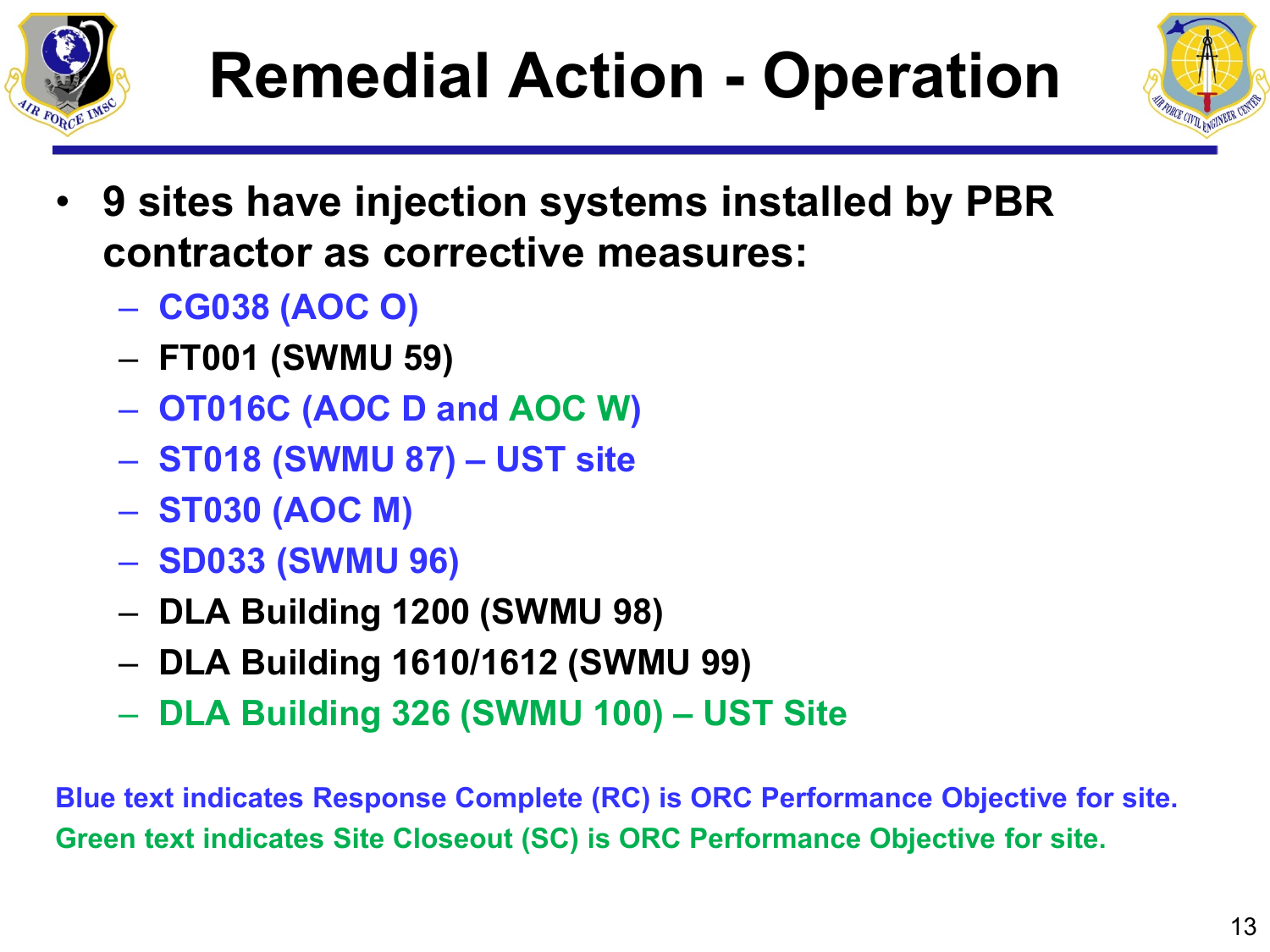





• **2 RA-O sites without treatment systems:**

#### – **DP039 (AOC 32/SWMU 101)**

- Supplemental Investigation and updated risk assessment
- Develop corrective measures study (presumptive remedy for landfills)
- Develop Statement of Basis
- Develop Corrective Measures Implementation Work Plan
- Implement LTM and LUCs with the approved CMI WP

#### – **OT016A (SWMU 78)**

- Supplemental Investigation for dieldrin (pesticide)
- Revise Corrective Measures Implementation Work Plan as necessary following Supplemental Investigation
- Continue LTM and LUCs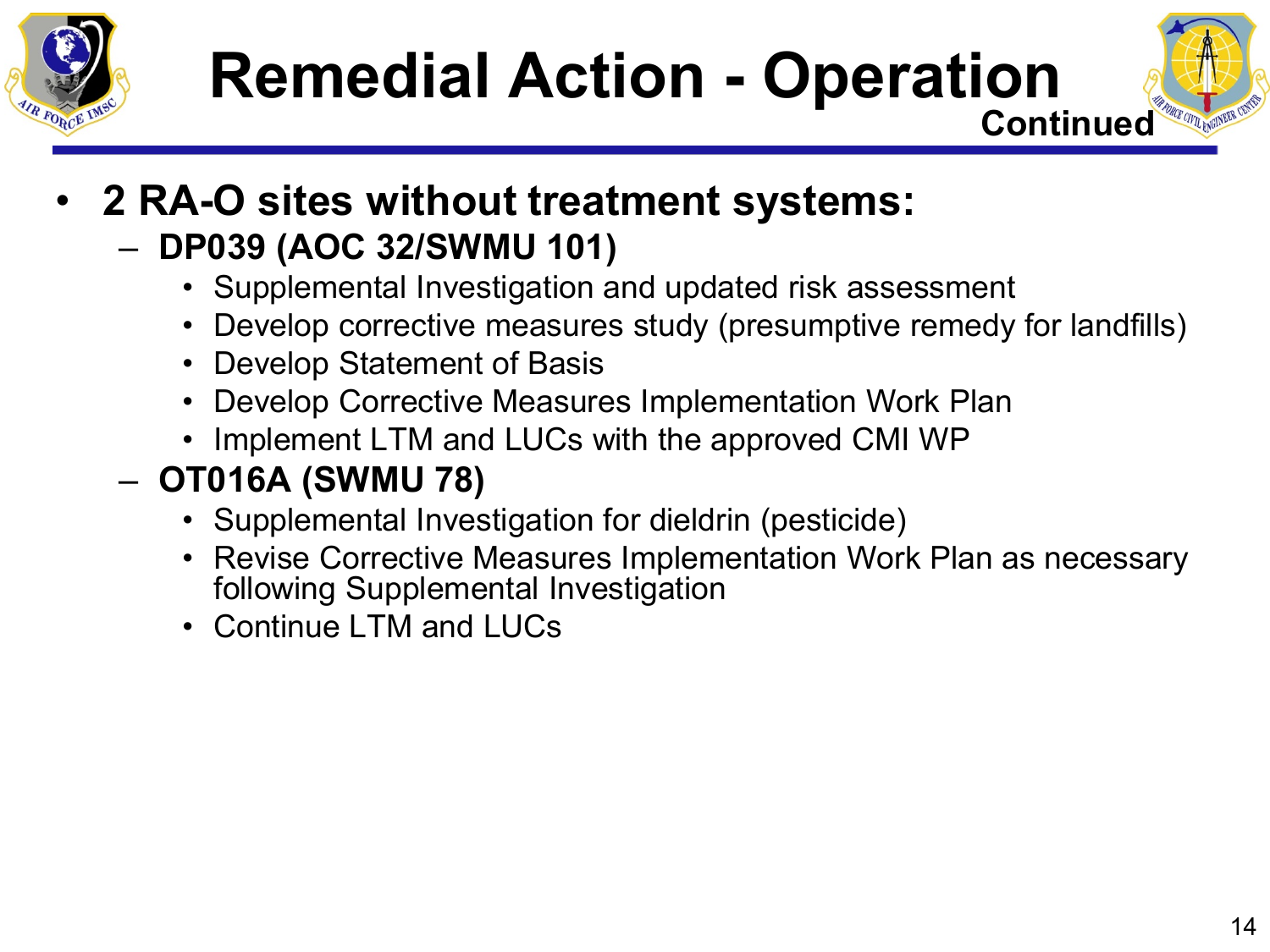

# **Long Term Management**



- **3 Landfill Sites:**
	- **LF003 (SWMU 58)**
		- Remove perimeter fence and update Statement of Basis accordingly
		- LUCs and landfill cover maintenance through duration of ORC performance period
	- **LF008 (SWMU 85)**
		- LUCs and landfill cover maintenance through duration of ORC performance period
	- **LF009 (SWMU 52)**
		- LUCs and landfill cover maintenance through duration of ORC performance period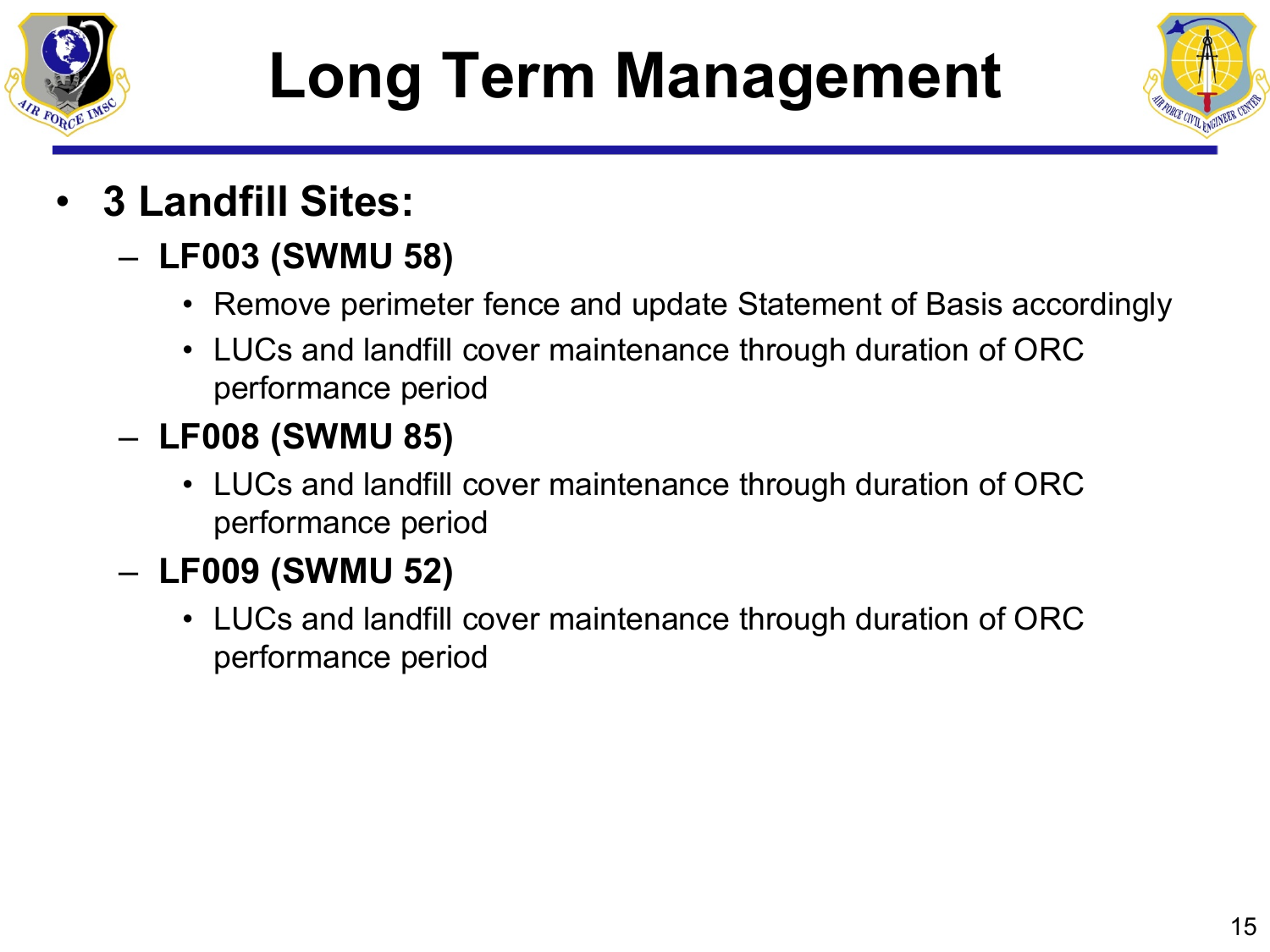



# **Shaw Aqueous Film Forming Foam (AFFF) Update**

**PFOS – perfluorooctane sulfonate PFOA – perfluorooctanoic acid**

**PFAS – Per- and Polyfluoroalkyl Substances**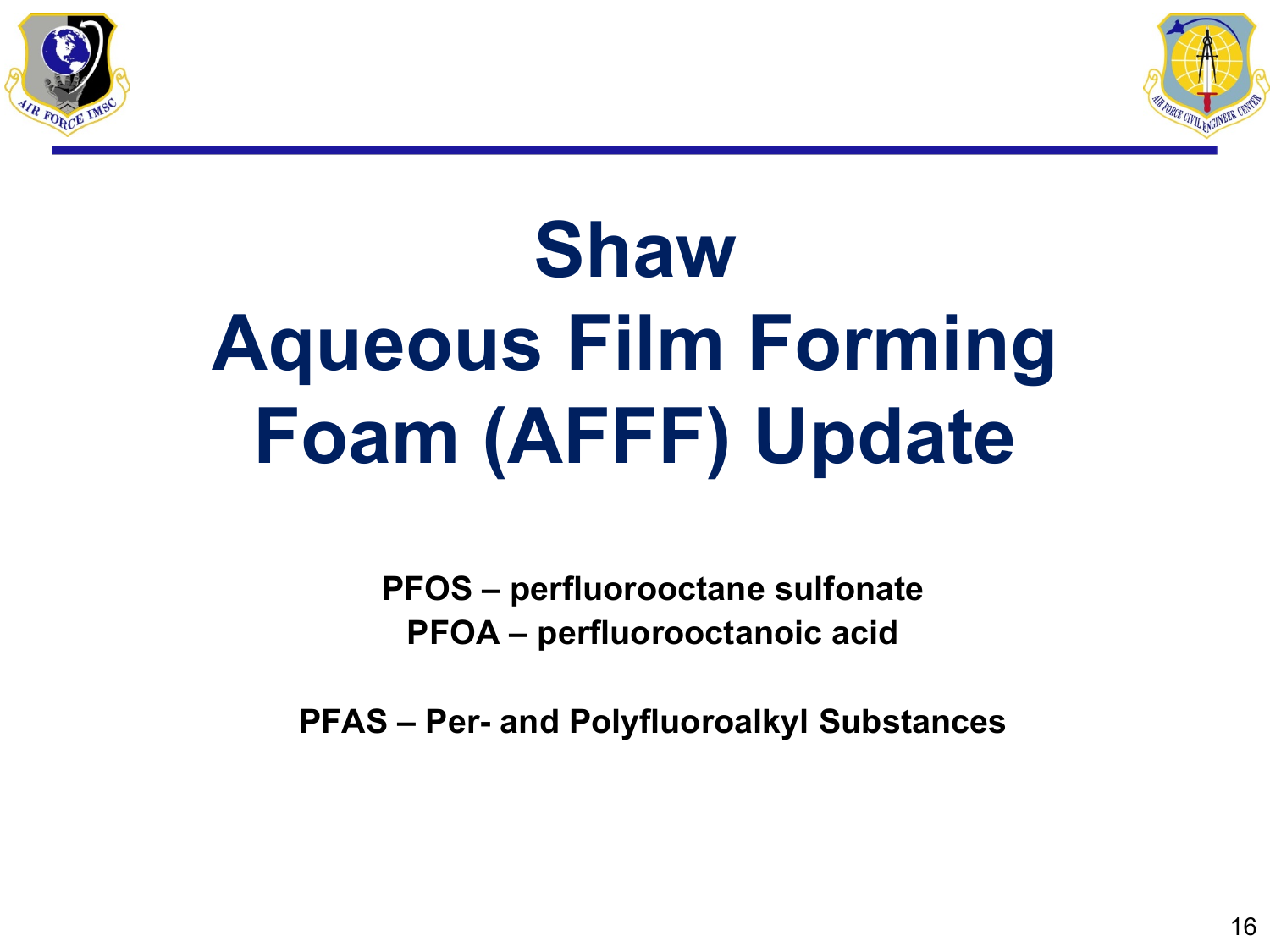

# **Shaw AFFF Update**



- **Overview**
	- **Background (Air Force Response)**
	- **Shaw AFB Response**
	- **Next Steps**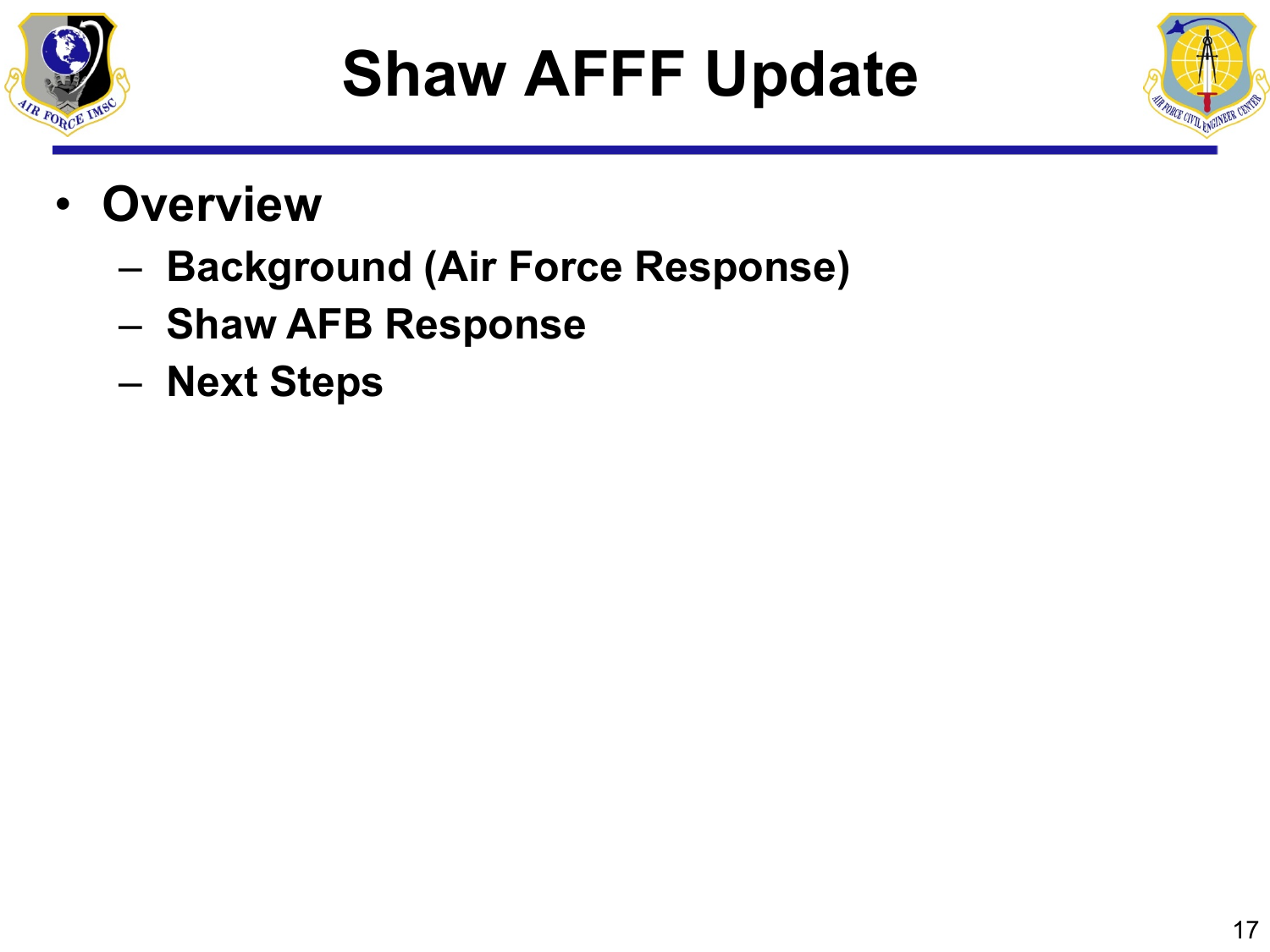

# **Background**

- **What are PFOS and PFOA?**
- **CERCLA**
- **Air Force Response**
	- **Identify**
	- **Respond**
	- **Prevent**

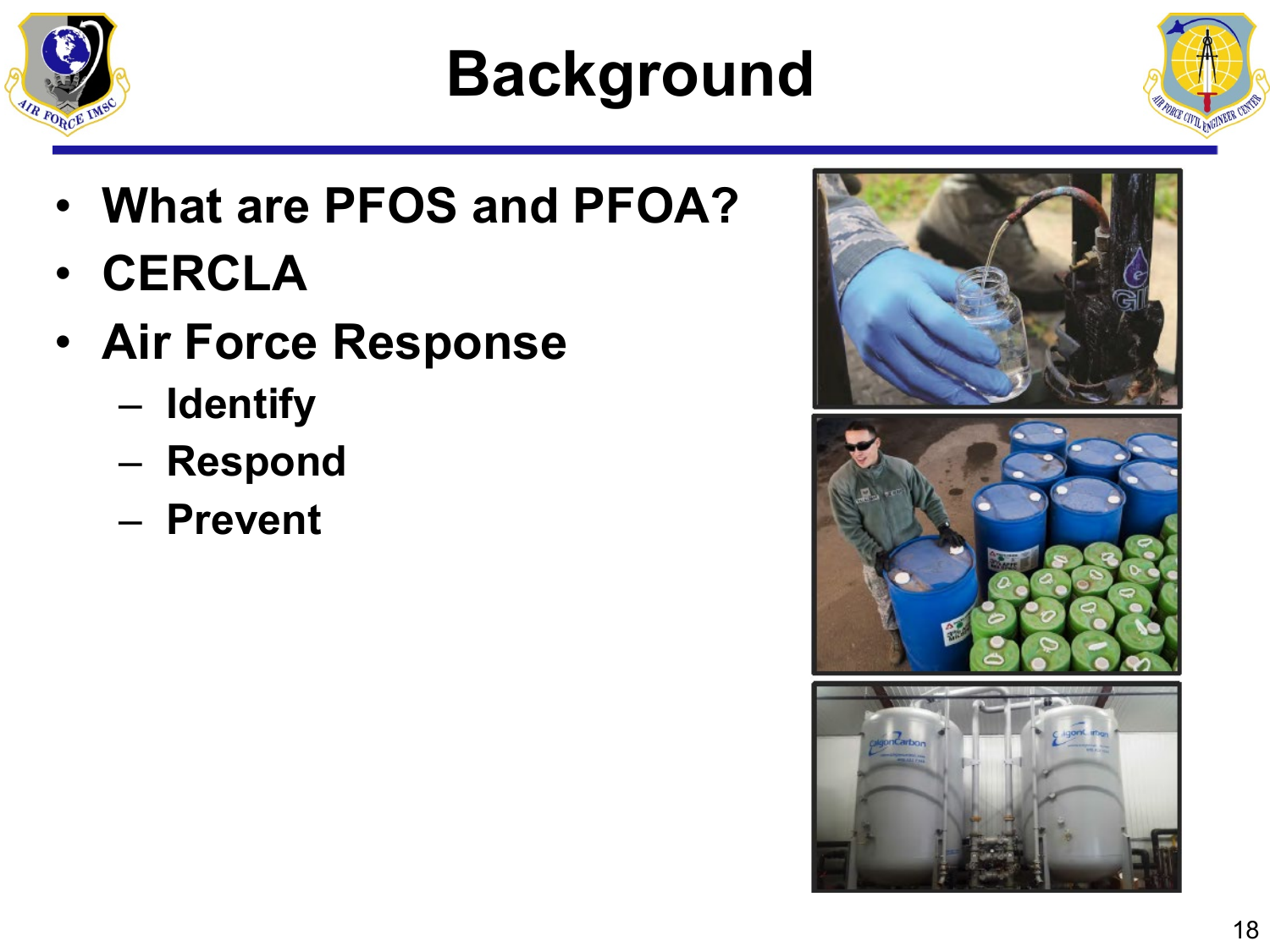

### **What are PFOS and PFOA? Background continued**



**Perfluorooctane sulfonate (PFOS) and perfluorooctanoic acid (PFOA) are synthetic fluorinated organic compounds used in many industrial and consumer products, including: nonstick cookware, waterproof fabric, some food packaging, and the firefighting agent Aqueous Film Forming Foam (AFFF).**

- **The US Air Force used AFFF from the 1970s until the late-2010s when the Air Force restricted AFFFs use to fighting fires and changed out fire suppression chemicals in trucks, storage tanks, planes, and hangars.**
- **In 2009, the Environmental Protection Agency issued provisional Health Advisories (HAs) for PFOS and PFOA, followed by Lifetime HAs of 70 parts per trillion (ppt) for PFOS and PFOA (combined) in May 2016.**
- **The US Air Force is responding to PFOS/PFOA because:**
	- **They have reasonable pathways to reach drinking water sources.**
	- **They present a potential unacceptable risk to human health.**
	- **Regulatory standards are evolving.**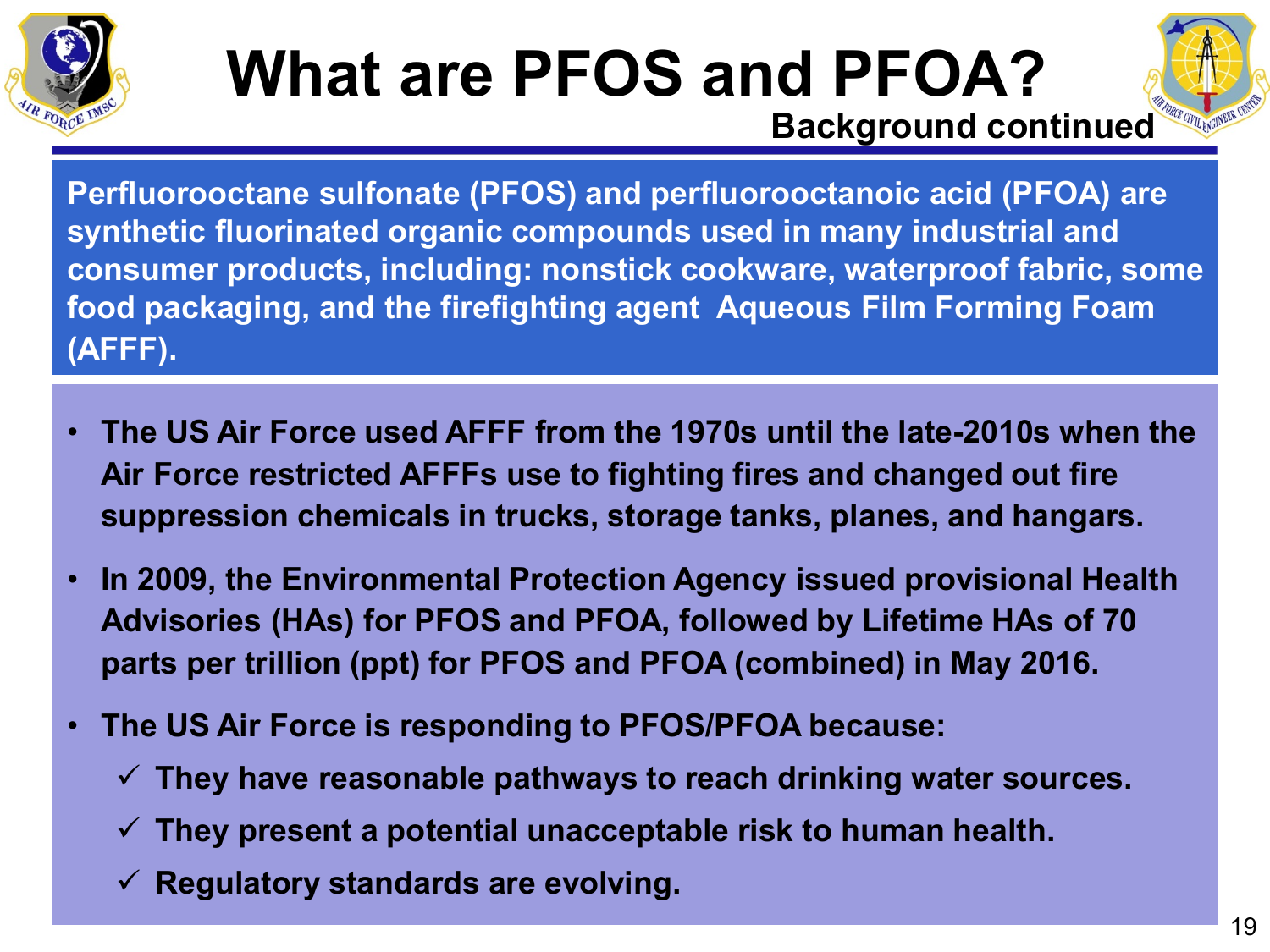





**The US Air Force is taking aggressive action to address potential impact to drinking water that may be attributable to our firefighting mission.**

- **In Jun 2009, DoD established policy and assigned responsibilities for the identification, assessment and risk management of Emerging Contaminants**
- **In 2010, AFCEC began a comprehensive assessment that determined AFFF may have been released at the following locations:**

| <b>Active Bases</b>             | <b>Fire Training Areas</b>      |
|---------------------------------|---------------------------------|
| <b>Reserve Bases</b>            | <b>Emergency Response Sites</b> |
| <b>Air National Guard Bases</b> | <b>Aircraft Crash Sites</b>     |
| <b>Closed Bases</b>             | Other release areas             |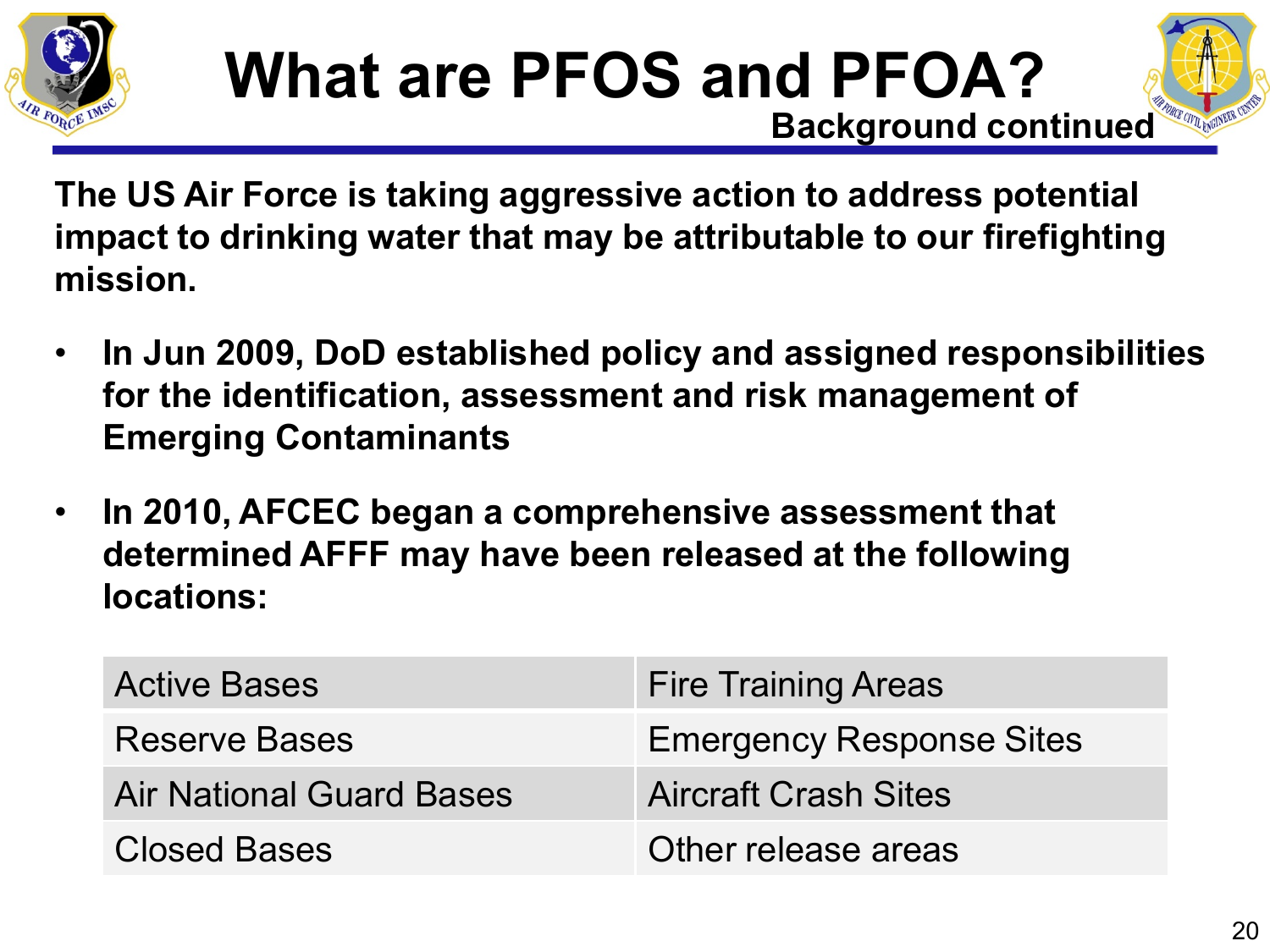





#### **Background continued**

#### **Comprehensive Environmental Response, Compensation and Liability Act**

**The US Air Force's investigation work and mitigation actions are guided by CERCLA regulations (aka National Contingency Plan), the Defense Environmental Restoration Program statute (DERP), and the EPA's drinking water Lifetime Health Advisory (HA) of 70 parts per trillion.**

**AFCEC is moving forward aggressively in accordance with the CERCLA process to identify, define and mitigate potential impacts.**



### **The CERCLA process:**

- **Ensures thorough investigation work**
- **Promotes accountability, community involvement and long-term protectiveness**